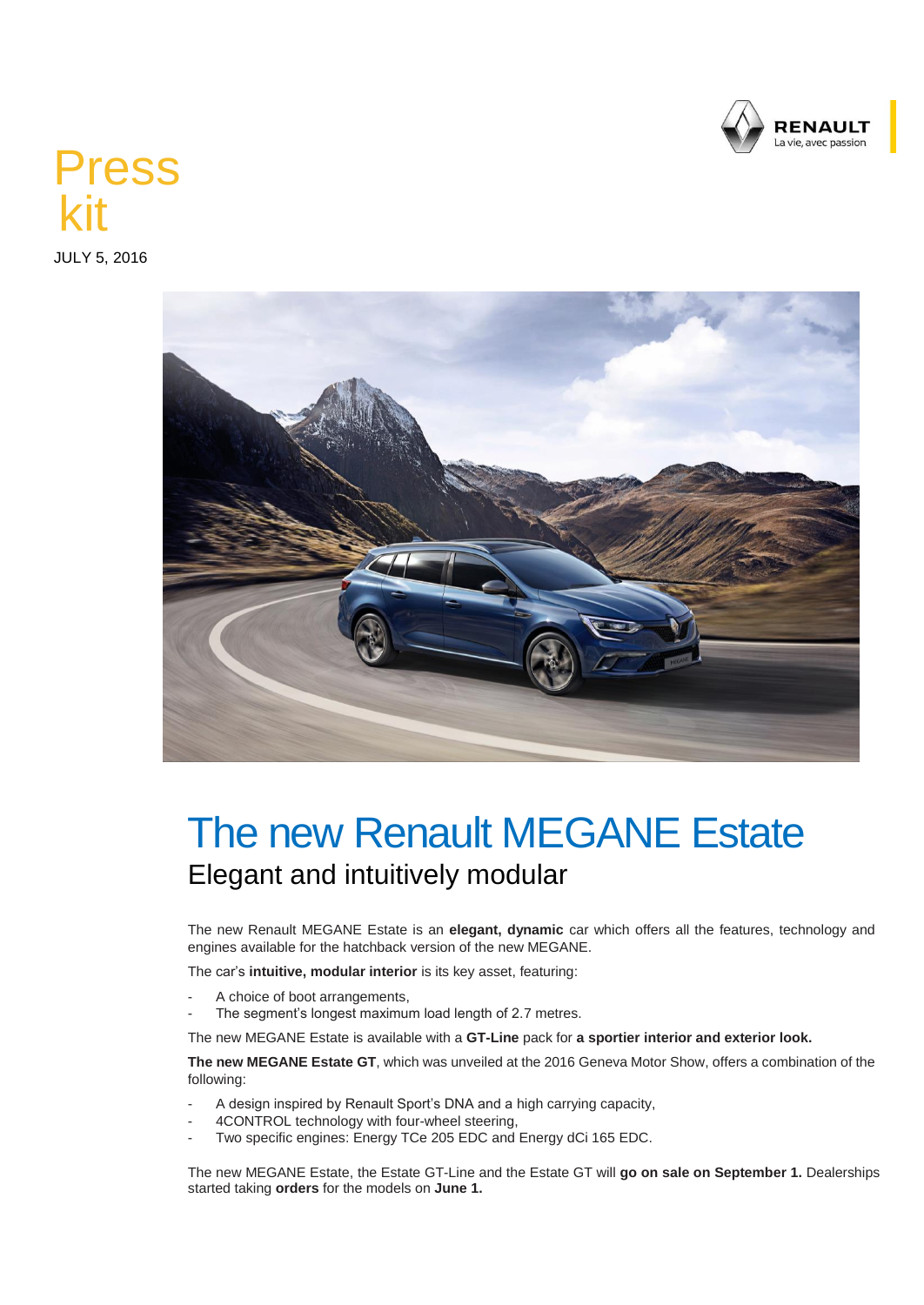## **Contents**

## **2** A dynamic, elegant design **01**

Balanced proportions and distinctive styling<br>A carefully designed, ergonomic cabin<br>The new MEGANE Estate GT-Line: a sport<br> A carefully designed, ergonomic cabin The new MEGANE Estate GT-Line: a sportier version of the new MEGANE Estate

## **02** Intuitively modular

A user-friendly modular boot The longest load-carrying capacity in its segment: 2.7 metres The highest standards of cabin space and comfort, especially for rear passengers

## **03**

### High-tech, dynamic and comfortable

Unrivalled technology within the C segment

A connected driving experience courtesy of the R-LINK 2 8.7-inch multimedia touchscreen tablet

A personalised driving experience thanks to Multi-Sense technology

Colour head-up display and driving aids

Dynamic and comfortable

A selection of engines to cover every need, including a Hybrid Assist powerplant



### The new MEGANE Estate GT – a new level of driving enjoyment with 4CONTROL

A design inspired by Renault Sport's DNA

4CONTROL: a new level of driving enjoyment and a first in the C segment Two engines developed by Renault Sport: Energy TCe 205 EDC and Energy dCi 165 EDC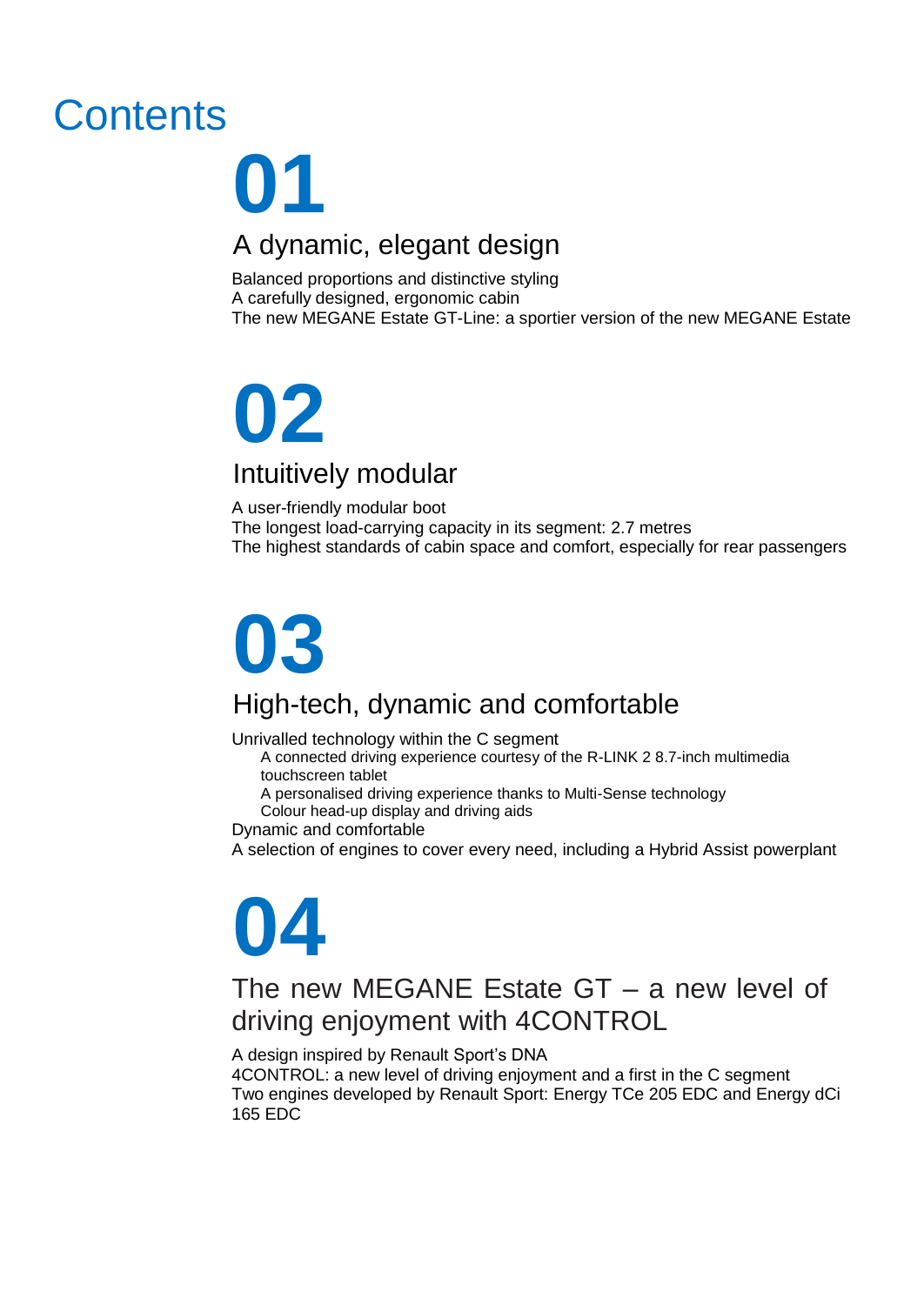## **01**

# **2** A dynamic, elegant design

## **distinc<br>BANE E Balanced proportions and distinctive styling**

The racy design of the new MEGANE Estate blends **dynamism with elegance**. The lowest vehicle in its class,

| it also has the widest track to enhance its <b>solid</b> stance. |                       |                                      |
|------------------------------------------------------------------|-----------------------|--------------------------------------|
| <b>Dimensions</b>                                                | The new MEGANE Estate | Compared with the Mégane 3<br>Estate |
| Height                                                           | 1,449mm               | - 58mm                               |
| Length                                                           | 4,626mm               | $+45$ mm                             |
| Wheelbase                                                        | 2,712mm               | $+9mm$                               |
| Front track                                                      | 1,591mm               | $+45$ mm                             |
| Rear track                                                       | 1,586mm               | $+39$ mm                             |
|                                                                  |                       |                                      |

The car projects a feeling of the very highest **perceived quality**, notably in terms of:

- Fit and finish, and
- The chrome trim that runs from the car's waistline up to the rear quarter panel on all models with a gloss black finish. These features suggest a lightweight, 'floating' roof, emphasising the car's distinctive styling.

**Integrated**, matt-finish anodised aluminium **roof bars** will be available as standard from the second equipment level upwards.

The new MEGANE Estate boasts a **distinctive lighting signature**. At the front, C-shaped headlights feature LED 3D-effect light guides. High-end versions of the new MEGANE Estate are equipped with full LED headlights complete with automatic main/dipped beams (LED Pure Vision technology). At the rear, LED lights form a unique horizontal 3D-effect signature featuring Edge Light technology.

#### **A carefully designed, ergonomic cabin**

The new MEGANE Estate has a **cabin ambience** tailored to the driver. Compared with the previous model, the driving position has been **improved ergonomically**.

All the high-tech features (colour head-up display, dashboard with colour adjustable seven-inch TFT data screen, R-LINK 2 8.7-inch portrait-format multimedia tablet) are designed to **facilitate everyday motoring**.

Careful finishing touches, fine chrome detailing and high-quality materials further enhance travelling comfort.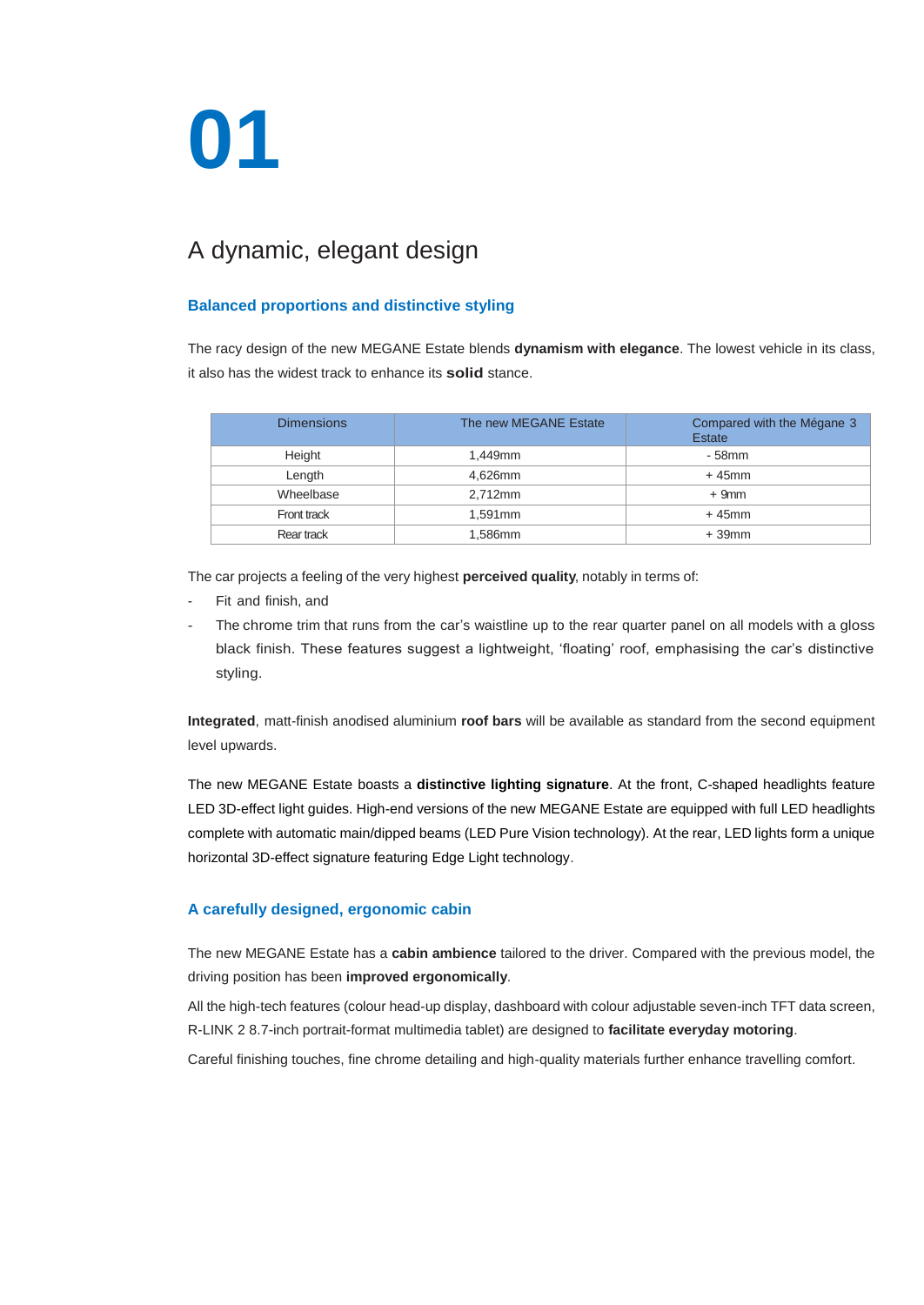#### **The new MEGANE Estate GT-Line: a sportier version of the new MEGANE Estate**

.ine: a **:**<br>ne desi **An exterior and interior GT-Line design pack** is available on some versions of the new MEGANE Estate for sportier styling.

#### **Exterior features**:

- wider a<br>mesh f - A sportier front bumper and wider air intake flanked by lateral scoops.
- Specific honeycomb-pattern mesh for the lower grille, while the upper grille is the same as that of the new MEGANE Estate.
- Elliptical chrome exhaust tailpipe on the nearside and a sculpted diffuser.
- **lpipe or**<br>dging to<br>are avai - More prominent GT-Line badging to the left of the tailgate and on both front wings.
- Dark Metal 17-inch wheels are available as standard, while the 18-inch wheels are optional.
- The door mirror housings, diffuser and front lateral air intakes are also finished in Dark Metal.

#### **Interior features**:

- The door mirror housings, diffuser and front lateral air intakes are also finished in Dark Metal.<br> **Interior features**:<br> **3. Comfortable enveloping seats provide additional lateral support and come with integrated head res** blue top stitching and a chequered sports logo.
- Three upholsteries are available (depending on market): fabric or Alcantara®, with either blue or black stripes.
- Hints of blue for the trim strips and top stitching which echo the smart Iron Blue body colour.
- A specific steering wheel rim which affords better grip.
- GT-Line badging visible on the front wings is repeated on the dashboard trim strip.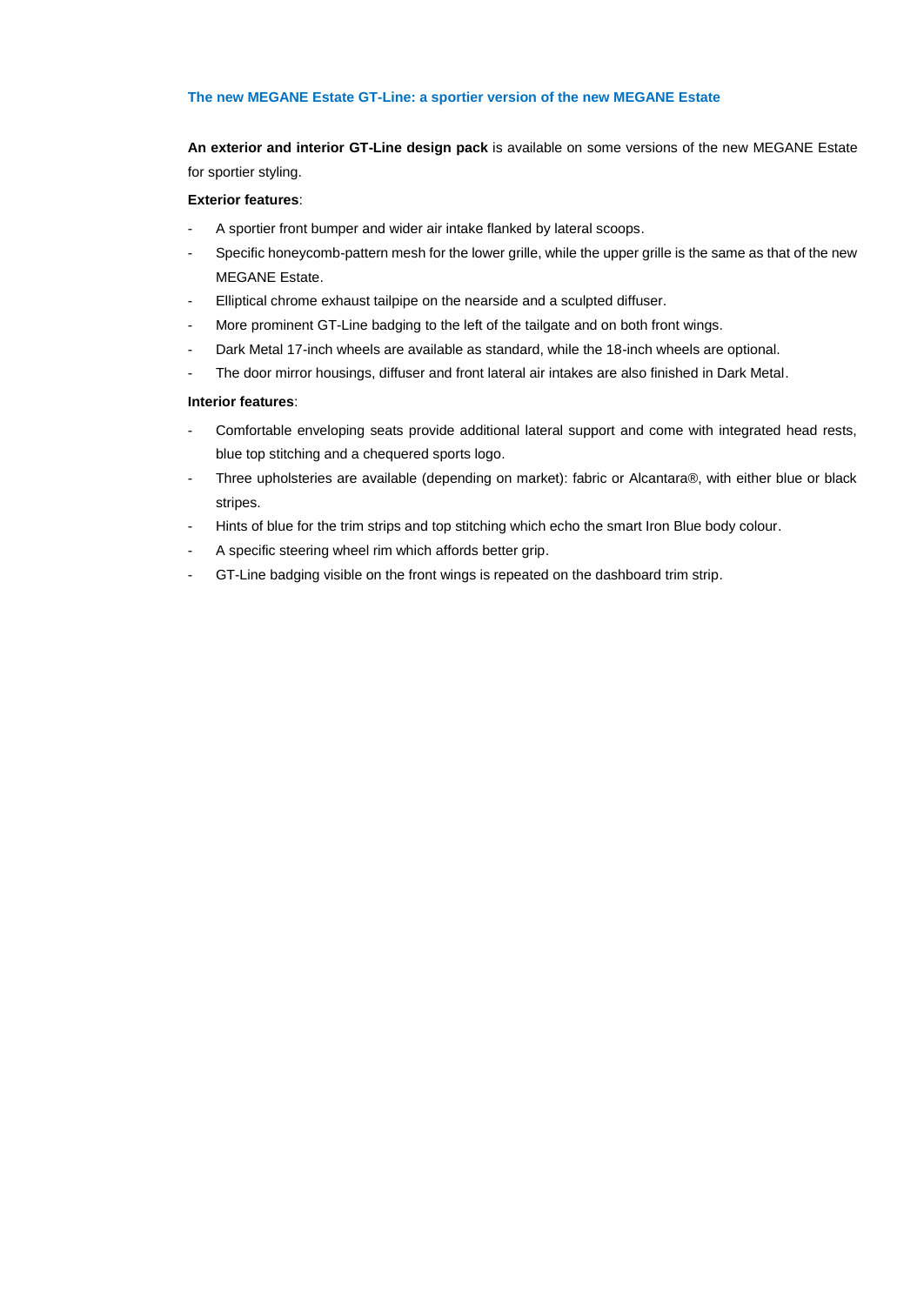## **02**

### Intuitively modular

## **0**<br>**0 An easy-to-use modular boot**

The new MEGANE Estate has **521dm<sup>3</sup> VDA** of luggage space (equivalent to 580 litres, quite the same as its predecessor).<br>The boot is straightforward to use, practical and offers a variety of arrangements to make everyday d predecessor).

**The boot is straightforward to use,** practical and offers a variety of arrangements to make everyday driving easier, including:

- A choice of **two positions for the boot floor**:
	- Selecting the high position creates a flat floor when the rear seat is folded to facilitate the loading of bulky items. In this configuration, further storage space of 50dm<sup>3</sup> VDA (55 litres) is available beneath the floor;
	- Setting the floor in its lower position creates maximum load volume in a single area.
- A system to separate the boot into two compartments, front and rear, to prevent items from sliding around. Heavy items don't slide to the back of the boot while the car is being driven around;
- Lateral storage bins on each side of the boot, next to the wheel arches;
- A hook on both sides from which bags can be hung;
- As an option, a luggage safety net that can be used vertically is available;
- A soft **luggage cover** can easily be rolled up to facilitate loading. Beneath the floor, it has a dedicated storage area that does not detract from carrying capacity.

#### **The longest load area in its segment, at 2.7 metres**

- Thanks to handles located within the boot area, Renault's **Easy Folding system** enables simple unlocking and **automatic folding of the 60/40-split rear seat;**
- In addition, the **front passenger seat on the new MEGANE Estate tips forward** to accommodate items up to **2.7 metres** in length, a figure **no segment rival can match.**

#### **The highest standards of cabin space and comfort, especially for rear passengers**

The new MEGANE Estate boasts added comfort and space for rear passengers, featuring:

- Legroom among the best in the segment at 216mm;
- The rear seat back has slightly more rake than that of the Mégane 3 Estate (27° rather than 25°), providing passengers with **greater comfort**;
- **Shoulder width** (1,441mm in the front/1,377mm in the rear) is amongst the best in the segment.

The comfort and ergonomics of the front seats, which use dual-density foam, have also been improved.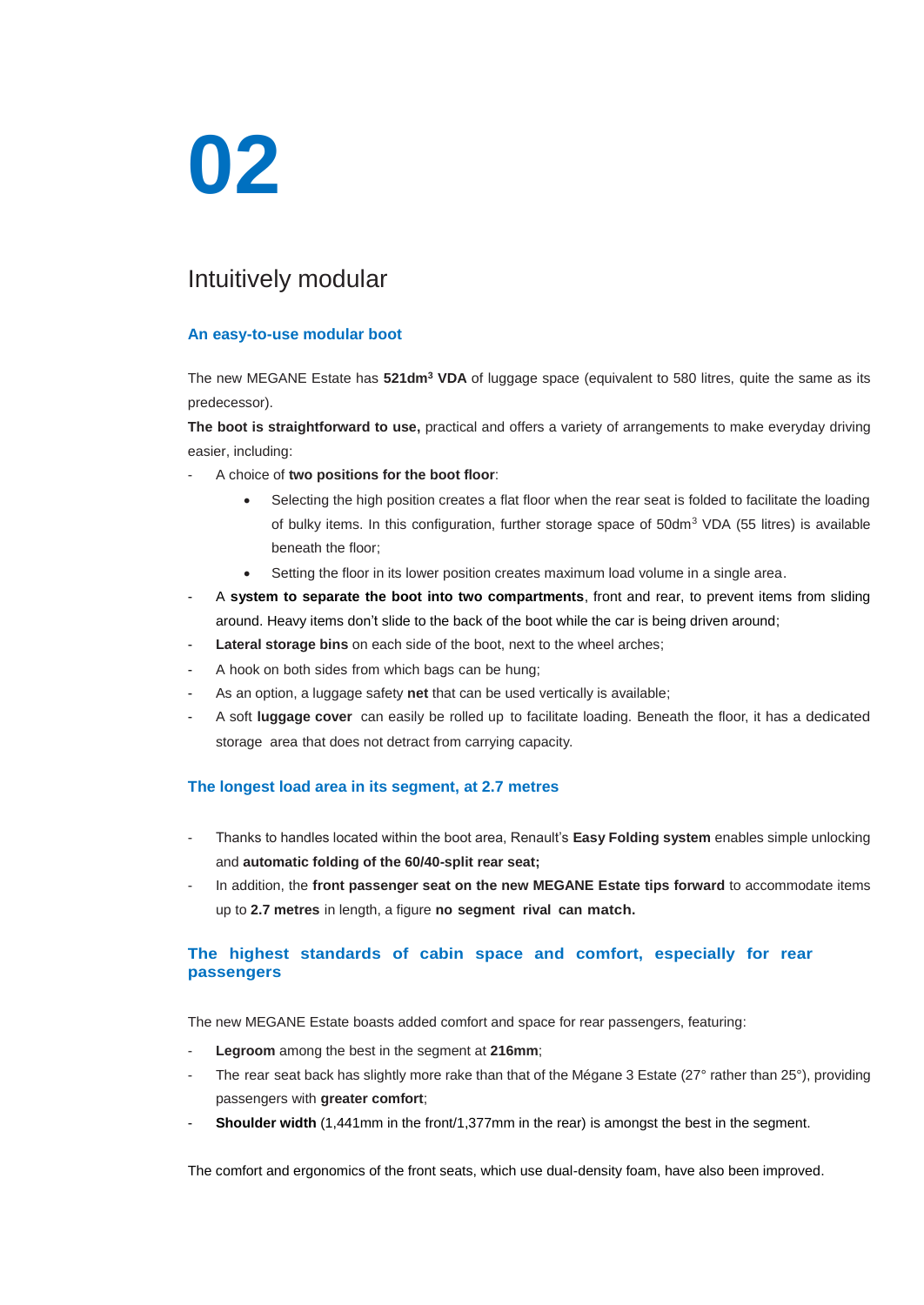## **03**

## **c** an High-tech, dynamic and comfortable

#### **Unrivalled technology within the C segment**

ilt on th<br>Espace<br>**3 and** t The new MEGANE Estate is built on the **CMF (Common Module Family) C/D platform** and has numerous features inherited from the new Espace and the Talisman that are usually found only in higher segments. As a result, the new MEGANE Estate **and the new MEGANE hatchback are both equipped with a range of technology unique to their market sector:**

#### **A connected driving experience courtesy of the R-LINK 2 8.7-inch multimedia touchscreen tablet**

Higher-end versions of the new MEGANE Estate come with R-LINK 2 complete with an 8.7-inch (22cm) portraitformat display. **Unique in the segment**, it benefits from a **capacitive 'pinch & zoom' screen** for simplified use, much like that of a smartphone or tablet. The R-LINK 2 multimedia tablet is also available in a seven-inch landscape format.

R-LINK 2 is an easy, safe way of controlling the following features:

- Navigation, with voice recognition
- **Telephone**
- **Radio**
- Apps
- Driving aids
- Climate control

A package is available that includes a free 12-month subscription to TomTom Traffic, access to a catalogue of drivingrelated apps (Michelin Guide, Coyote and many others depending on market) and up-to-date European maps (depending on market).

The audio system's acoustics have been significantly enhanced by the introduction of **larger loudspeakers** (increasing in diameter from 130mm to 160mm) that are **better-positioned** at the foot of the doors. The vehicles fitted with R-LINK 2 enjoy excellent **auditorium sound with eight loudspeakers**.

**For the Bose® versions**, engineers from Renault and Bose® collaborated closely to produce a tailor-engineered sound for the new MEGANE Estate thanks to the **optimal positioning of 11 high-performance loudspeakers** around the cabin. The central loudspeaker at the front ensures well-balanced sound, while the subwoofer with two loudspeakers integrated into the boot reproduces music in all its original depth. This combination generates sound that is precise, clear and well-balanced. Every note, detail and nuance of the original recording is flawlessly transmitted.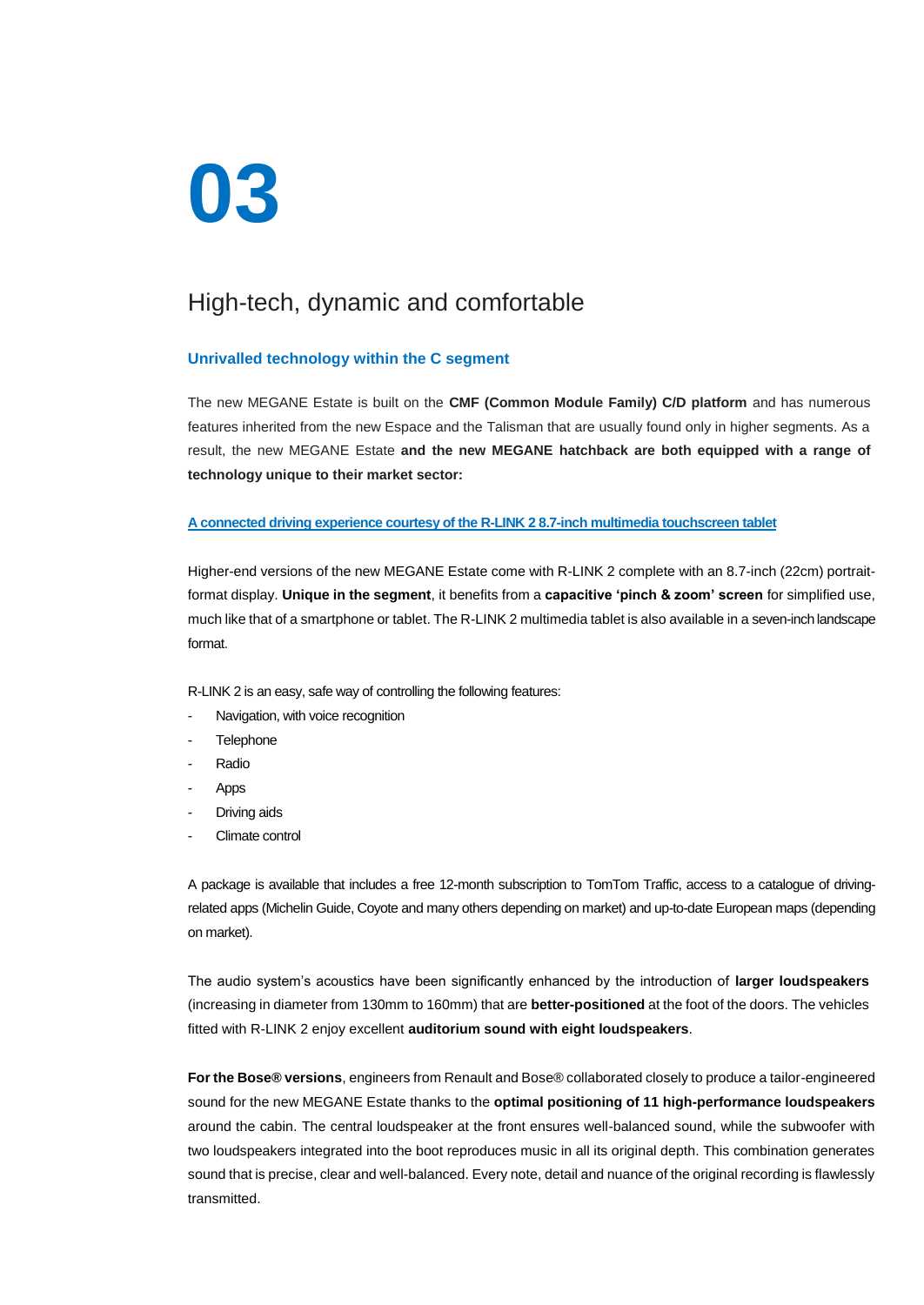#### **A personalised driving experience thanks to MULTI-SENSE technology**

- **e thank**<br>y allows **2** - MULTI-SENSE technology allows users to **personalise their driving experience** by controlling the firmness of the steering, modifying accelerator pedal and engine response, adjusting the speed of the gearshifts performed by the Efficient Dual Clutch (EDC) automatic transmission, operating the 4CONTROL four-wheel steering system (GT version) and adjusting the cabin lighting environment and the massage function of the driver's seat.
- A **MULTI-SENSE button** on the centre console provides direct access to these functions via the R-LINK 2 display, as well as to five different driving settings: Neutral, Sport, Comfort, Perso and Eco.
- th a cho<br>tre cons<br>on the d - These modes combine with a choice of five interior **lighting ambiences**: sepia, red, blue, purple and green. The illumination covers the centre console – as well as the front and rear door panels in the case of higher-end versions – and matches the colour on the dashboard's TFT screen and on the R-LINK 2 display.
- Finance Colour head-up display and driving aids - Moreover, with the assistance of MULTI-SENSE technology, the driver is able to **adjust the engine sound** with a choice between three different settings: Neutral, Comfort and Sport.

The retractable colour head-up display contributes to driving **comfort** and **safety**by making the driving aids (ADAS) clearer and easier to use. Without the driver needing to take their eyes off the road, the screen displays information like current speed, navigation and driving aid data to ensure a reassuring driving experience.

The new MEGANE Estate benefits from the very latest driving aid technologies that also equip the new Espace, the Talisman and the new MEGANE. These driving aids are all accessed and activated via the R-LINK 2 tablet and include the following functions:

- **To reassure**: Adaptive Cruise Control (ACC) and Active Emergency Braking System (AEBS).
- **To alert:** Lane Departure Warning (LDW), Safe Distance Warning (DW), Overspeed Prevention with Traffic Sign Recognition (OSP with TSR) and Blind Spot Warning (BSW).
- **To assist:** reversing camera, automatic dipped and main beam headlights (AHL), front, rear and side parking sensors and hands-free parking (Easy Park Assist).

#### **Adaptive Cruise Control (ACC)**

This automatically adjusts the speed of the vehicle to maintain a pre-selected following distance. The front radar evaluates the distance to the vehicle ahead and calculates its speed. It then communicates with the engine and braking system to adapt the car's speed accordingly and respect the following distance. This technology functions between 50kph and 150kph.

#### **Active Emergency Braking System (AEBS)**

Active between speeds of 30kph and 150kph, this system alerts the driver to the risk of a collision with the vehicle ahead. If the driver fails to respond or does not react sufficiently, the brakes are automatically applied in order to avoid or minimise a collision.

#### **Lane Departure Warning (LDW)**

Active at speeds of more than 70kph, this warns the driver should the car unintentionally cross a solid or broken white line. This technology contributes to in-car safety by alerting the driver if the vehicle adopts a trajectory that could result in it leaving the road.

#### **Safe Distance Warning (DW)**

This helps the driver to comply with safe stopping distances. A warning pictogram – corresponding to the time interval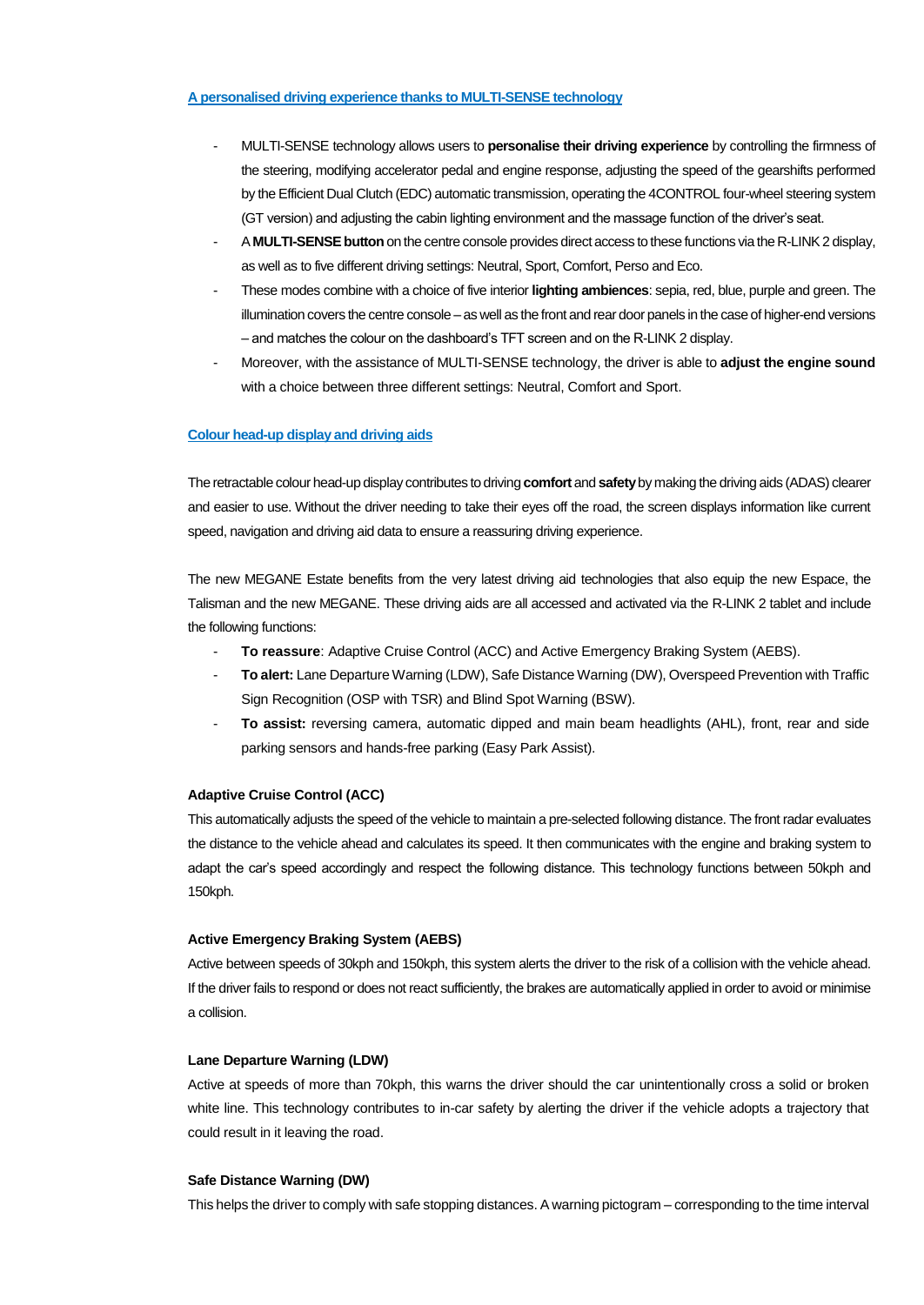ate from<br><sup>May.</sup> Thi:<br>Carrier separating the new MEGANE Estate from the vehicle ahead – is displayed in an intuitive manner in the form of bars on the dashboard or head-up display. This system operates at speeds of between 30kph and 200kph.

#### **Overspeed Prevention with Traffic Sign Recognition (OSP with TSR)**

**22**<br>era, this<br>speed line By reading traffic signs via a camera, this system informs the driver of the speed limit in the area in which they are travelling and offers to adjust the speed limiter accordingly (availability depending on market).

#### **Blind Spot Warning (BSW)**

uvres, t<mark>l</mark><br>in the bl To ensure safe overtaking manoeuvres, this system alerts the driver by means of a visual signal on the wing mirrors when another vehicle is detected in the blind spot. The system functions between 30kph and 140kph.

#### **Automatic High Low Beam (AHL)**

-**7**<br>ts of on<br>hts. This A camera sensor detects the lights of oncoming vehicles and the rear lights of vehicles ahead and automatically switches to dipped beam head lights. This function is also able to detect street lighting.

#### **Hands-free parking (Easy Park Assist)**

After helping the driver to identify a suitable parking spot by measuring the available space with its sensors, this system subsequently takes charge of the steering during the parking manoeuvre. Easy Park Assist caters for three different types of parking: parallel, perpendicular and angled. The central screen displays all of the information required to complete the manoeuvre (graphic illustration, reversing camera and sensors). In every case, the driver has control over the braking and acceleration during the manoeuvre. The system functions up to 30kph.

#### **Dynamic and comfortable**

The new MEGANE Estate is a **versatile family** car that performs well in every area by dint of its first-class handling and a range of engines that cover the needs of all motorists. Significant work has also gone into improving the **suspension system and acoustic comfort**. The powertrain combinations deliver **driving enjoyment in everyday motoring** with closely spaced ratios.

The comfort delivered by the new MEGANE Estate has been enhanced thanks to:

- **A more ergonomic driving position**: all of the vehicle's functions (from the various displays to the centre console) are within arm's reach, making for easier use during everyday motoring.
- **A focus on the comfort and support provided by the sculpted, enveloping seats**, with particular emphasis on the use of dual-density foam*.*
- **Specific work on ensuring the suspension is both safe** and **effective**: the dampers and bump stops have been revised for even greater comfort. Meanwhile, the **steering** is more **precise** and **responsive** through the fact that there are no rubber mountings between the sub-frame and body. The new MEGANE Estate's **road holding** remains outstanding, however, thanks to specific work on the **front wishbone bushings**.

The rear suspension joints have also been revised in order to improve the way uneven road surfaces are absorbed. The beam has been modified to provide bigger micro-steering movements of the rear wheels when turning in to corners for a more reassuring ride at higher speeds.

Compared to the Mégane 3 Estate, significant **progress** has been made in terms of **acoustic comfort** in the following areas:

- Improved insulation from **wind noise**, particularly on motorways, thanks to thicker windows and exterior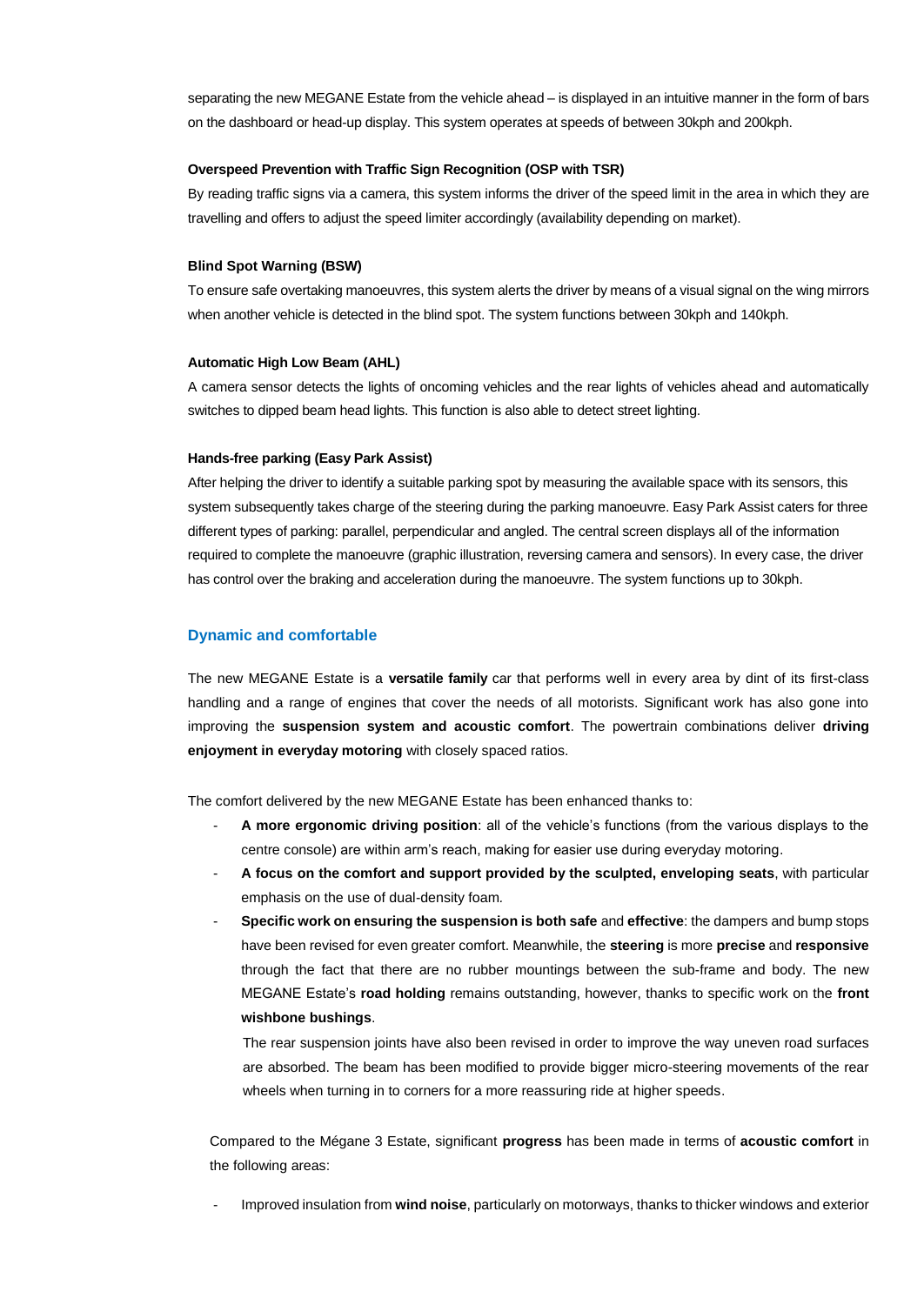bottom of the doors, as well as by making the acoustic glass windscreens standard across<br>the range.<br>A **cosier impression of plush comfort**. This is achieved by the addition or extension of foam and felt seals at the bottom of the doors, as well as by making the acoustic glass windscreens standard across the range.

- **2** underneath the bonnet, around the opening panels and wheel arches, in the foot wells, in the pillars and behind the boot's lateral trim, etc.
- **A more rigid body structure**, ensuring better insulation against vibrations at tick over.

A selection of engines to cover every need, including Hybrid Assist<br>The new MEGANE Estate (excluding the GT version) comes with a choice of five diesel **a**<br>**applica**<br>**ES** The new MEGANE Estate (excluding the GT version) comes with a choice of five diesel engines, including a diesel-electric powerplant known as **Hybrid Assist** and three petrol engines (fuel consumption and CO<sub>2</sub> emissions levels homologated in accordance with applicable legislation):

| <b>DIESEL ENGINES</b>                     | <b>PETROL ENGINES</b>              |
|-------------------------------------------|------------------------------------|
| Energy dCi 90 with 6-speed manual         | Energy TCe 100 with 6-speed manual |
| transmission                              | transmission                       |
| Energy dCi 110 with 6-speed manual        | Energy TCe 130 with 6-speed manual |
| transmission                              | transmission                       |
| dCi 110 Hybrid Assist with 6-speed manual | Energy TCe 130 with 7-speed EDC    |
| transmission                              | transmission                       |
| Energy dCi 110 with 6-speed EDC           |                                    |
| transmission                              |                                    |
| Energy dCi 130 with 6-speed manual        |                                    |
| transmission                              |                                    |

#### **The Energy dCi 90 with six-speed manual transmission: 90hp and 220Nm of torque from 1,750rpm.**

#### 95g CO2/km, 3.7l/100km

Teamed with six-speed manual transmission, this engine delivers an economic, dynamic ride. It is fitted with the Stop & Start system for improved fuel efficiency, consuming just 3.7 litres every 100 kilometres.

#### **Energy dCi 110 with**

- six-speed manual transmission: 110hp and 260Nm of torque from 1,750rpm.
- or **six-speed EDC transmission**: 110hp and 250Nm of torque from 1,750rpm.

This powerplant guarantees an enhanced driving experience as a result of extensive work on the intake phase and combustion process. Fuel consumption and  $CO<sub>2</sub>$  emissions remain very low (95g  $CO<sub>2</sub>/km$  and 3.7l/100km) when combined with the six-speed manual transmission or the six-speed EDC transmission.

#### **The Energy dCi 110 ECO2 with six-speed manual transmission: 110hp and 260Nm of torque from 1,750rpm.**

This ECO2 unit positions the new MEGANE Estate amongst the very best in its segment in terms of low  $CO<sub>2</sub>$ emissions (90g CO2/km) and fuel consumption (3.5l/100km). The powerplant delivers enhanced driveability thanks to the implementation of technologies straight out of F1, like steel pistons.

#### **The Energy dCi 130 with six-speed manual transmission: 130hp and 320Nm of torque from 1,750rpm.**

This unit is packed with advanced technologies. Courtesy of downsizing, this 16-valve diesel produces 130hp despite a cubic capacity of just 1,598cc. It is underpinned by a particularly efficient design, based upon an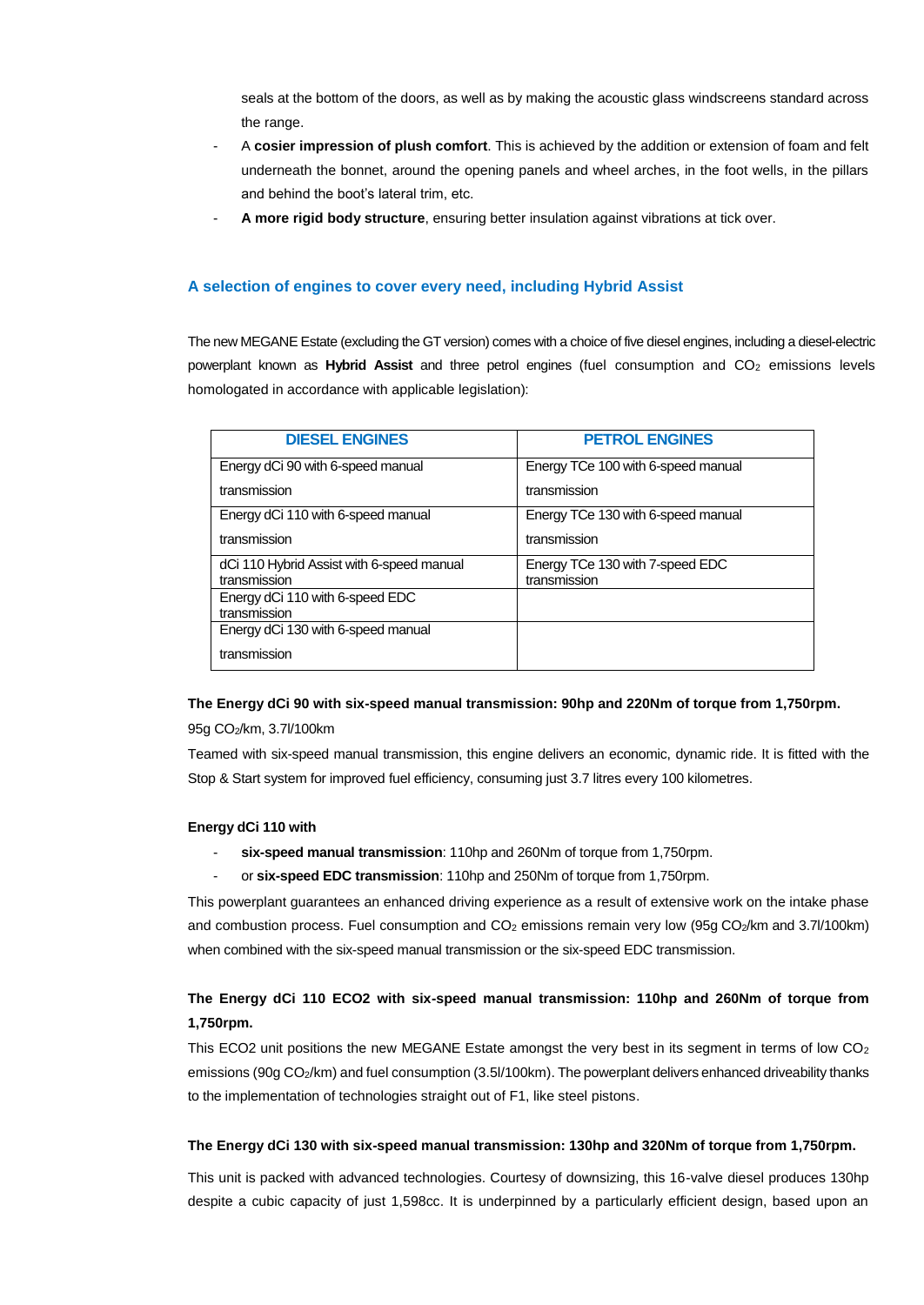lt's exp<br>**ions on** architecture derived from Renault's expertise in F1. **Fuel consumption figures** for this diesel engine **are just 4 litres/100km and CO<sup>2</sup> emissions only 103g/km**. The generous torque ensures brisk and effective pick-up for genuine driving enjoyment.

#### **The dCi 110 Hybrid Assist with six-speed manual transmission.**

**six-spe**<br>able with<br>and a 48 and an<br>among:<br>**speed** r The new MEGANE Estate is available with a diesel-electric **powerplant** known as **Hybrid Assist**. The unit functions with an electric motor-generator and a 48V battery. Hybrid Assist technology recovers energy under deceleration and the electric motor assists the internal combustion engine during acceleration. The result is lower fuel consumption and CO<sup>2</sup> emissions, amongst the lowest in the segment.

### **The Energy TCe 100 with six-speed manual transmission: 100hp and 175Nm of torque from 1,500rpm.** 120g CO2/km, 5.4l/100km.

gine is p<br>er cost. Responsive at low speeds, this engine is perfect for city driving. Mated to a six-speed manual transmission, it delivers flexible and brisk pick-up at a lower cost.

#### **The Energy TCe 130 with six-speed manual transmission: 130hp and 205Nm of torque from 2,000rpm.**

This 1.2-litre turbocharged petrol unit offers the same performance and efficiency as a naturally-aspirated twolitre powerplant. Its direct injection technology and integrated turbo manifold mean it is flexible and responsive. The direct injection improves combustion to the benefit of fuel consumption figures (5.3 litres/100km) and  $CO<sub>2</sub>$ emissions (119g of CO2/km).

#### **The Energy TCe 130 with seven-speed EDC transmission: 130hp and 205Nm of torque from 2,000rpm.**

This version generates the same fuel consumption and  $CO<sub>2</sub>$  emissions levels as the manual gearbox version (5.4 litres and 122g), whilst providing the comfort and response of a dual-clutch transmission.

**The naturally-aspirated SCe 115 petrol engine** with five-speed manual transmission: 156Nm of torque from 4,000rpm (available in some markets).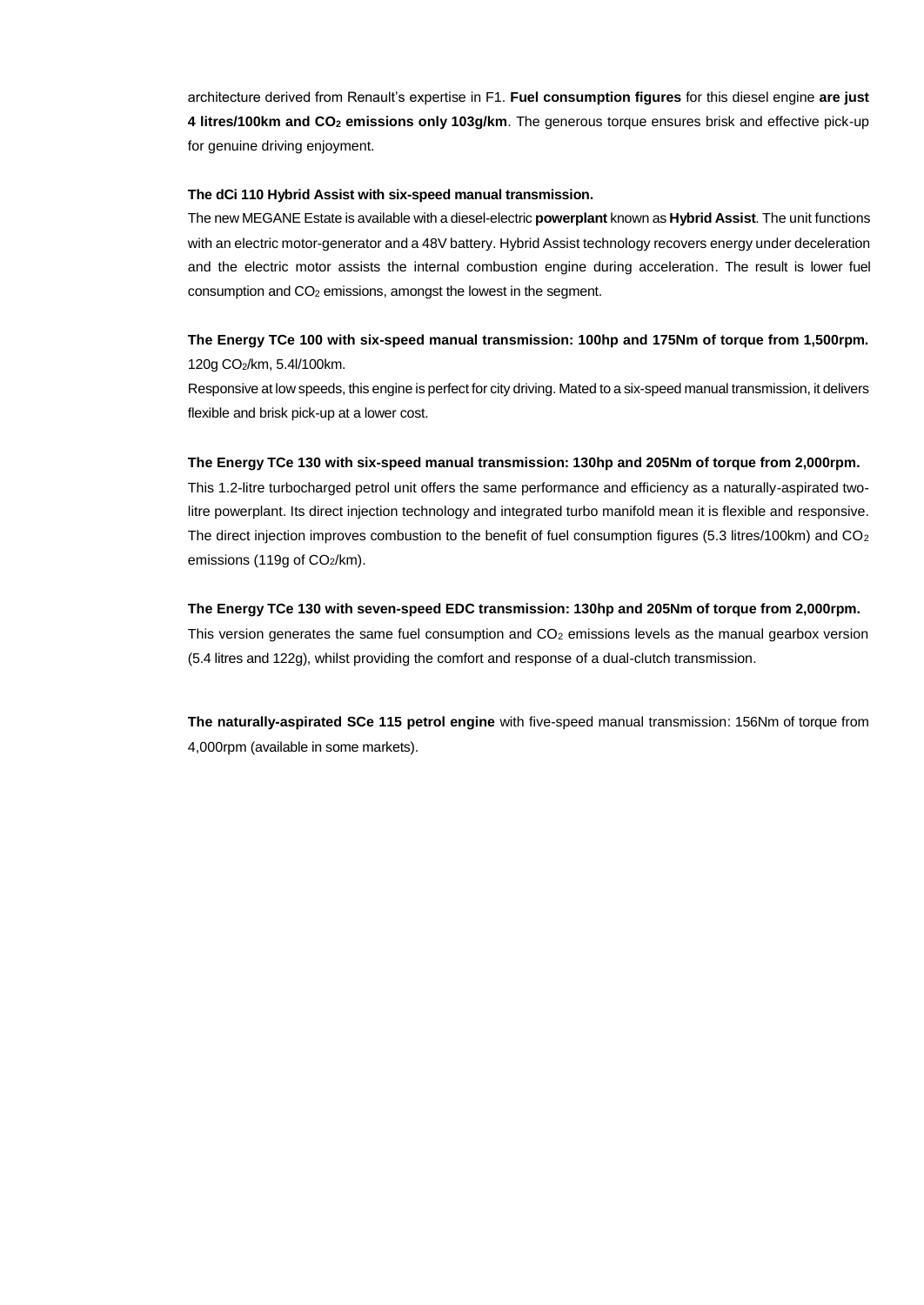

# **2** The new MEGANE Estate GT – a new level of driving **0** enjoyment with 4CONTROL

#### **A design inspired by Renault Sport's DNA**

**inforces** The new MEGANE Estate GT reinforces the **sporty design of the new MEGANE Estate.**

#### **The exterior** boasts:

- A front bumper which has been designed to underline the car's sporting credentials and Renault Sport pedigree;
- A specific honeycomb-pattern mesh for the upper and lower grille. The wider air intake is flanked by lateral scoops;
- Renault Sport-designed GT-badged 18-inch diamond-cut wheels are available as an option or as standard (like in France), depending on market;
- Chrome exhaust tailpipe, on the nearside, along with a sculpted diffuser to reinforce the car's dynamic stance;
- The door mirror housings, diffuser and front lateral air intakes are also finished in Dark Metal;
- Renault Sport signatures to the left of the tailgate and on both front wings.

**Inside**, the new MEGANE Estate GT delivers the full Renault Sport experience:

- Comfortable enveloping seats provide additional lateral support and come with integrated head rests, blue top stitching and a chequered sports logo;
- Three upholsteries are available: fabric or Alcantara®, with either blue or black stripes;
- The new MEGANE Estate GT's identity is further emphasised by hints of blue around the cabin, plus blue trim strips and seat stitching that complement the Iron Blue bodywork;
- The new sports steering wheel, in perforated full-grain leather, has optimised ergonomics, while the aluminium pedal caps and bespoke gear lever are designed to suit sportier driving styles – as are the steering wheel gearshift paddles.

#### **4CONTROL: a new level of driving enjoyment and a first in the C segment**

The new MEGANE Estate GT is the **first estate car in its segment to benefit from 4CONTROL technology.** A Renault-inspired innovation, the 4CONTROL chassis acts on the steering of the rear wheels. Configured by Renault Sport's engineers specifically for the new MEGANE Estate GT, this technology generates a sporty, **dynamic and precise** cornering feel. The car's handling feels sharper and more reassuring and inspires genuine **driving pleasure**, whatever mode has been selected. In emergency situations, the instant response of the four-wheel steering is quick to put the driver at ease. Moreover, this system provides a high degree of cornering stability at high speeds and easy manoeuvrability at low speeds, and, for an estate, **the new MEGANE Estate GT is remarkably agile in built-up areas.** To ensure optimal stability, the 4CONTROL system calculates and adjusts the steering angle of the rear wheels 100 times every second.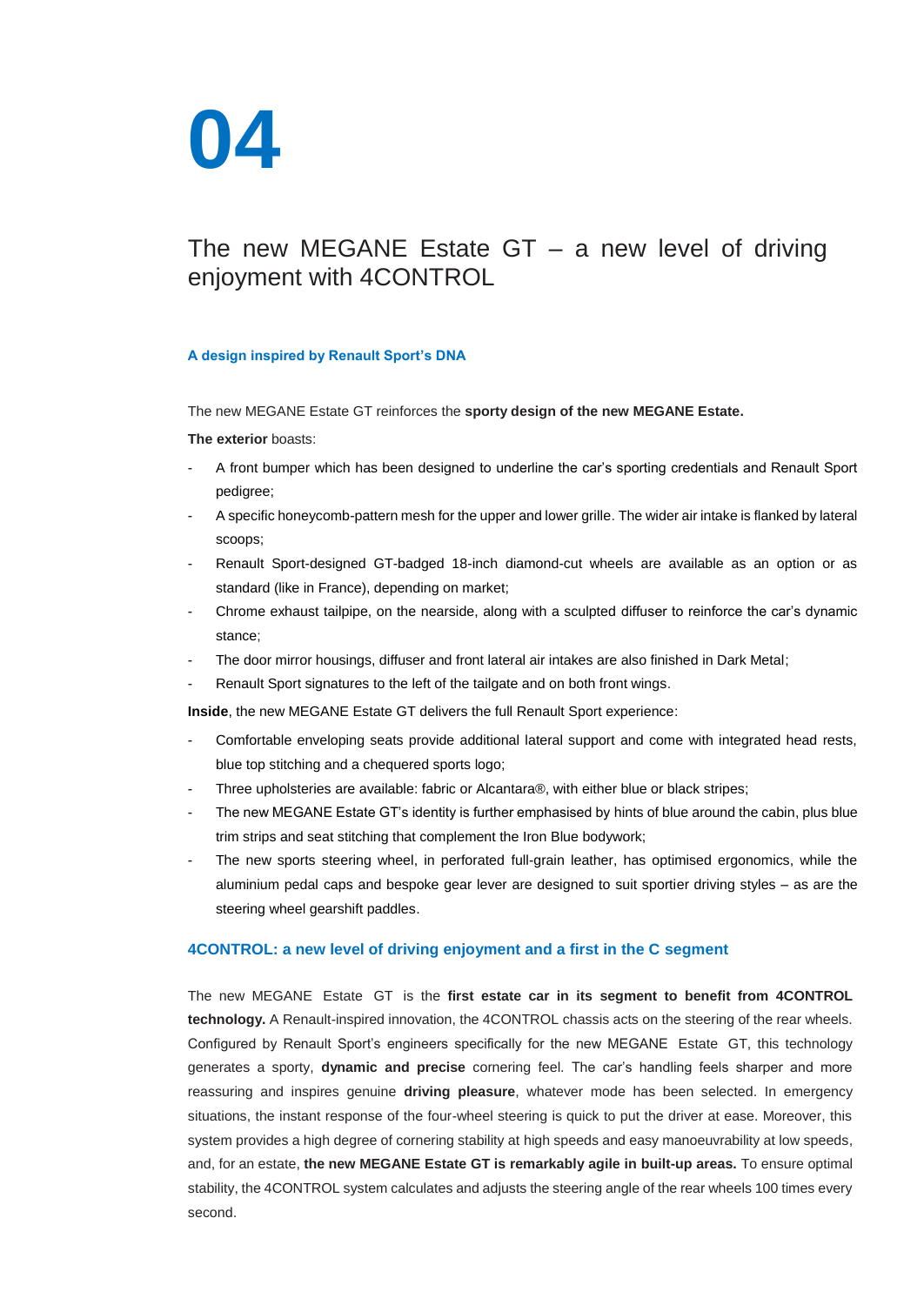ce of **fo**<br>fferent n The new Mégane GT offers a choice of **four driving settings** (Sport, Neutral, Comfort and Perso) calibrated to meet the needs of different drivers at different moments.

**ess tha**<br>e directi<br>ter-whe *o* at the fille<br>ith a ser<br>pest in t With 4CONTROL, **at speeds of less than 80kph in the Sport mode and less than 60kph in the other modes**, the rear wheels turn in the opposite direction to those at the front. This endows the car with the precise and dynamic handling characteristics of a shorter-wheelbase vehicle. **In excess of these speed thresholds**, the rear wheels turn in the same direction as those at the front, making the car feel as if it were a longer-wheelbase vehicle from the next segment up and imbuing it with a sense of reassuring stability when cornering.

**33** Button serving as an instant shortcut. In the sport mode, the 4CONTROL technology truly comes into its own in<br>terms of response. The **steering wheel needs to be turned 40% less** (a 5% difference compared to the other<br> The **Sport mode** brings out the best in the sporty qualities of the new MEGANE Estate GT, with the **R.S. Drive button** serving as an instant shortcut. In the Sport mode, the 4CONTROL technology truly comes into its own in terms of response. The **steering wheel needs to be turned 40% less** (a 5% difference compared to the other modes) compared to an identical car without 4CONTROL, which favours a dynamic, surefooted ride on twisty roads. mapping. The **Neutral mode** is the default selection when the vehicle starts up and offers the optimum balance between sportiness and comfort for everyday use.

The **Comfort mode** optimises fuel consumption by switching certain functions to an economy setting.

The **Perso mode** can be configured by the driver, enabling them to adapt the vehicle to suit their mood of the moment.

The new MEGANE Estate GT's suspension system is completed by **specific settings** in Renault Sport's traditional areas of expertise, whilst at the same time preserving the vehicle's **comfort and versatilit**y.

The new MEGANE Estate GT is also fitted with specific **new** springs, dampers, anti-roll bars and steering. The springs and dampers provide **better vertical ride comfort**, thereby contributing to the all-round ability of a vehicle that is intended for everyday use, while at the same time providing a distinctive sporty feel.

The **diameter of the brake discs is 30mm wider** than those on the new MEGANE Estate (320mm at the front/290mm at the rear) which translates into **enhanced stopping power**.

#### **Two engines developed by Renault Sport: Energy TCe 205 EDC and Energy dCi 165 EDC**

#### **The Energy TCe 205 EDC with seven-speed EDC transmission: 205hp and 280Nm of torque from 2,400rpm.**

This 1.6-litre turbocharged petrol unit developed for the GT version by Renault Sport ensures brisk acceleration and pick-up. Yet the level of driving enjoyment and performance it delivers remains compatible with low  $CO<sub>2</sub>$ emissions (134g/km) and fuel consumption (6 litres/100km).

#### **The Energy dCi 165 with six-speed EDC transmission: 165hp and 380Nm of torque from 1,750rpm.**

**Due out before the end of the year**, this diesel engine will round out the new MEGANE Estate GT's engine line-up. This diesel unit benefits from Renault's Twin-Turbo technology. The first, low-inertia turbo produces immediate pick-up at low revs. The second turbo delivers sprightly response and dynamic mid-range acceleration across a broad rev-band. This engine delivers power, sporty driving enjoyment and low fuel consumption.

#### **Launch Control and Multi-Change Down: two Renault Sport-inspired technologies**

**In the Sport mode**, the new MEGANE Estate GT benefits from a raft of specific technologies developed by Renault Sport engineers. Launch Control with the Energy TCe 205 EDC unit allows for considerably faster